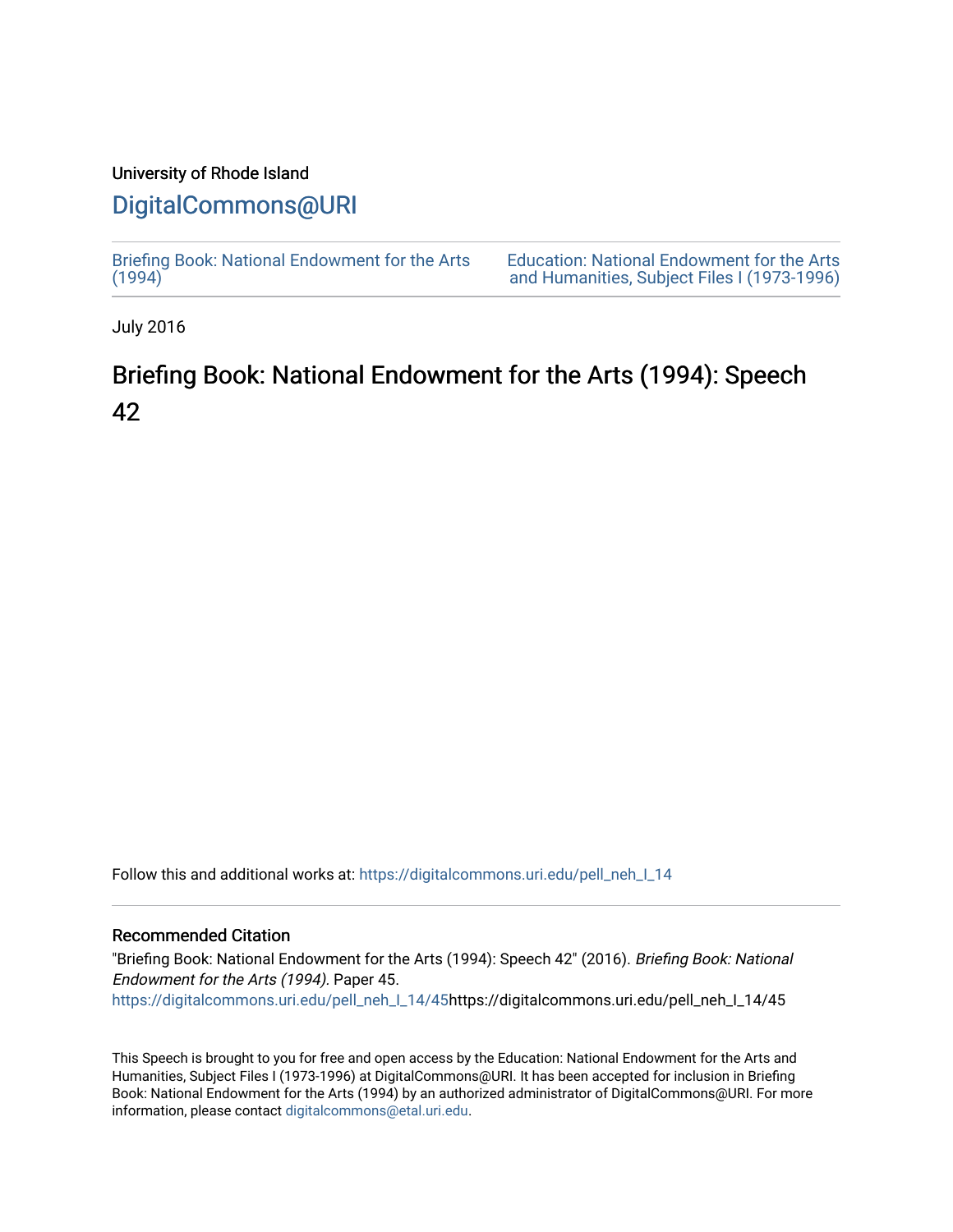THERE ARE MANY PEOPLE WHO ARE DIRECT BENEFICIARIES OF THE ENDOWMENT'S SUPPORT OF ARTISTS AND ART INSTITUTIONS.

OBVIOUSLY, WHOLE COMMUNITIES BENEFIT WHEN GRANTS ARE AWARDED TO LOCAL ART MUSEUMS, SYMPHONIES, OPERAS AND REPERTORY THEATRES.

IN THE CASE OF THEATRES, FOR EXAMPLE, THE COMMUNITIES PROFIT BECAUSE LOCAL ARTISTS ARE EMPLOYED, SUPPORT MANAGEMENT AND BEHIND-THE-CURTAIN WORKERS ARE EMPLOYED, AND, EQUALLY IMPORTANTLY, THE AUDIENCES IN FRONT OF THE CURTAIN ENJOY THE PERFORMANCES.

IT IS PERHAPS NOT SO OBVIOUS HOW GENERAL AUDIENCES BENEFIT WHEN INDIVIDUAL ARTISTS RECEIVE GRANTS. THESE FELLOWSHIPS ARE, OF COURSE, PRIMARILY OF BENEFIT TO THE ARTIST WHO IS FREED TO PURSUE HIS ART FULL TIME, AND NOT HAVE TO SEEK OTHER EMPLOYMENT TO MAINTAIN HIS OR HER LIVLIHOOD.

BUT, LET'S LOOK AT WHO RECEIVES THESE FELLOWSHIPS -- WRITERS, PAINTERS,